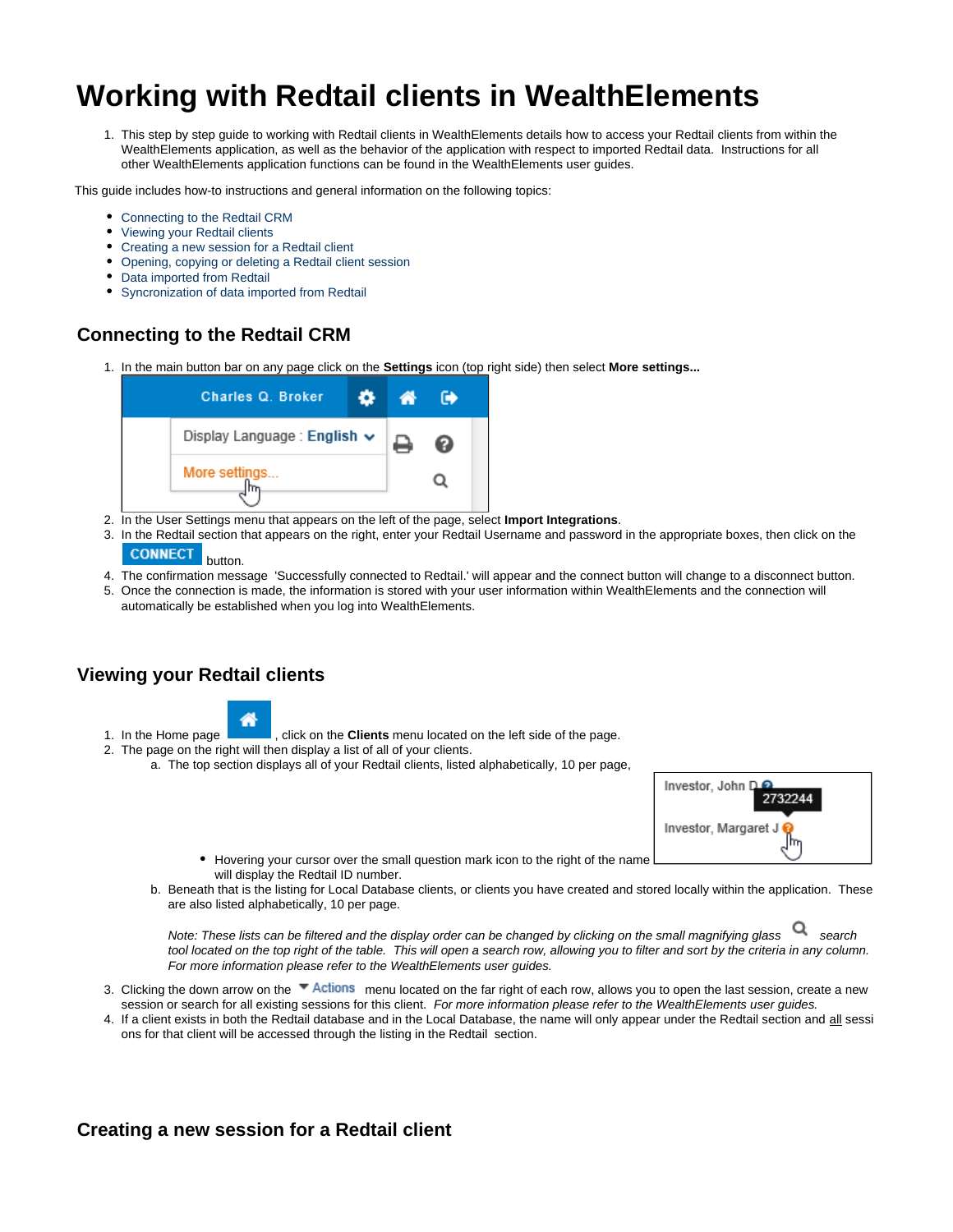

- with the Sessions page active, click on the **Create new...** link located on the bottom left, beneath the table.
- 1. In the Home page 2. Enter a session name.
- 3. Click on the radio button to the left of **Select existing investor**.
- 4. Locate your client in the Redtail client list. (You can use the search tool to filter and re-order the list.)
- 5. Click on the large blue SELECT button on the right of the appropriate row. The button will change to SELECTED, and the selection of all other clients will be deactivated.
	- To de-select this client, click on the **SELECTED** button.
- 6. Click on the SAVE button located on the bottom left of the page.

## <span id="page-1-0"></span>**Opening, copying or deleting a Redtail client session**

On the Home Sessions page, you can see all sessions you have worked on in WealthElements. If they involve Redtail clients they will be

identified with the **ITTING** logo under the Imported from column on the right.

1. Locate your client / session in the main Sessions page list. (You can use the search tool to filter and re-order the list.)

2. Click the down arrow on the Te Actions menu located on the far right of the appropriate row, then select Open, Copy or Delete. For more information please refer to the WealthElements user guides.

# <span id="page-1-1"></span>**Data imported from Redtail**

General client information:

- First name
- Last name
- Date of birth
- **Title (Mr., Mrs.)**
- Gender
- First name
- Address
- Contact card information such as phone numbers and emails (in future release).

Important note: if a client was imported as a family group, sessions can only be created for them as a family group or household. Individual sessions cannot be created for the family members individually.

#### Accounts:

- All of the client's accounts are imported from Redtail when creating a new session. For a family group, all of the family head's accounts as well as all accounts of other 'family' members are imported when creating a new session.
- Assets must have a valid CUSIP or ticker symbol to be imported.
- Assets without a valid CUSIP or ticker symbol will be treated as custom assets and given an asset category breakdown of 100% 'others'. (These can be edited in the Custom Assets page. For more information please refer to the WealthElements user guides.)
- Assets without any CUSIP and ticker symbol will be treated in the following way:
	- 1. if there are some existing assets in the account, those without a CUSIP and ticker symbol will be ignored, or
	- 2. if all assets in the account are without a CUSIP and ticker symbol, then the account value will be entered as a straight asset mix, using the sub-class of 'others'. (This can be edited in the Current Portfolio page. For more information please refer to the WealthElements user guides.)

### <span id="page-1-2"></span>**Syncronization of data imported from Redtail**

Each day, the first time a session is opened, the system automatically checks to see if the data in the session is up to date with that in Redtail. If it is not, a pop-up window will appear, asking you if you wish to overwrite the actual data and synch this session data with Redtail. You can choose **SYNCHRONIZE** or **CANCEL**. The system will not ask again for 24 hours.